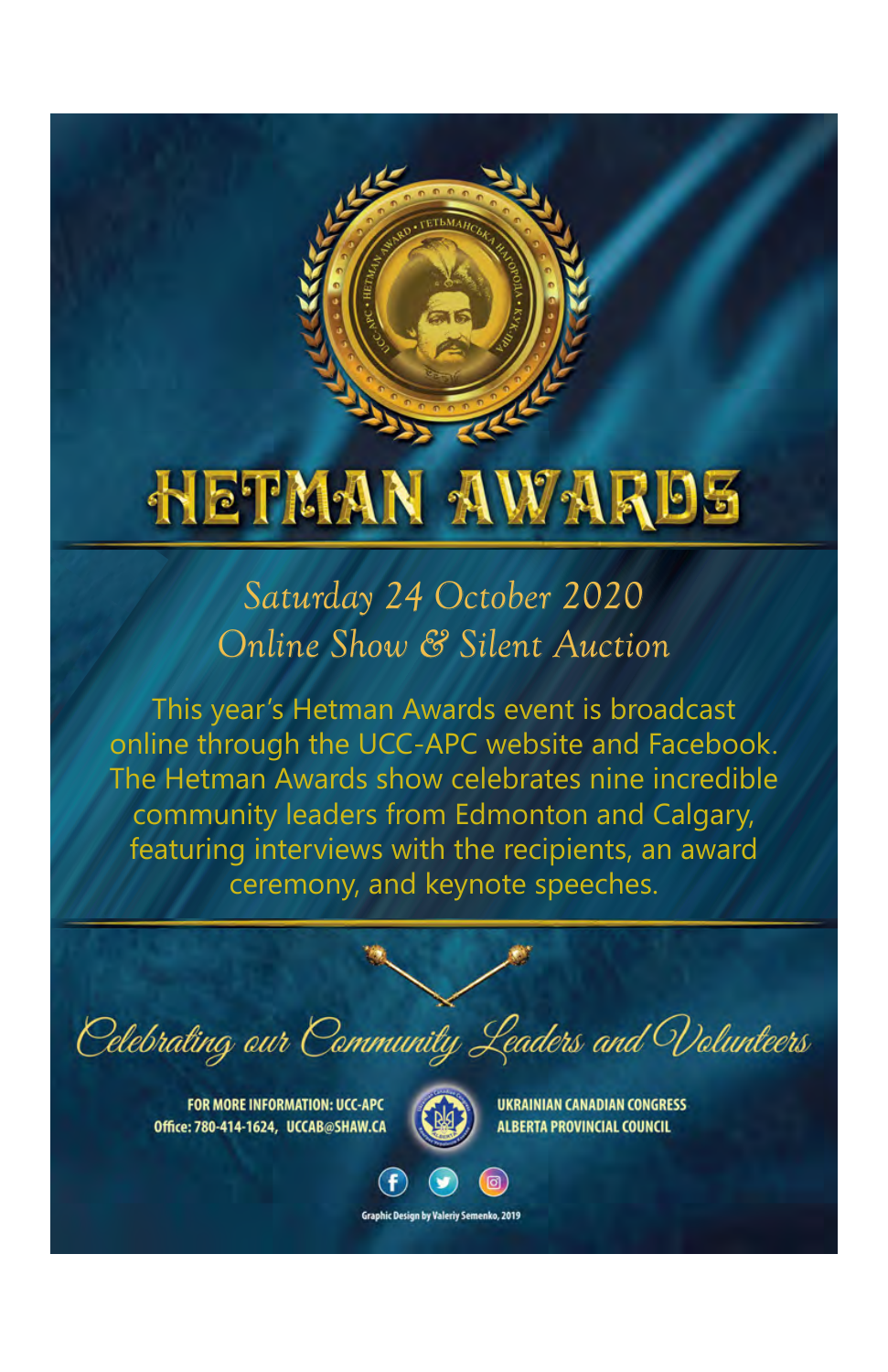

### **Message from UCC-APC President Orysia Boychuk**

### *Welcome to the 2020 Hetman Awards Celebration in Alberta!*



Маю честь з цієї нагоди визнати тих членів нашої громади, які зробили значний внесок і продовжують сприяти розвитку нашої провінції Альберти, плекаючи у ній сильну та енергійну українську громаду в Канаді. Коли українська громада сильна, ми у свою чергу робимо власний внесок у створення сильної провінції та сильної країни.

We understand that this year's celebration is different, but we are incredibly excited to be recognizing outstanding leadership within our Alberta Ukrainian community, even during this pandemic!

Furthermore, this year we are delighted to introduce a new award, the "*Professional Achievement Award,*" to recognize our community's professional cadres. We developed it based on feedback received from our community. What an excellent addition it has been!

On behalf of the UCC-APC, our Alberta community, I would like to congratulate you and honour each of you for your leadership and significant contributions in making our community strong and vibrant!

Усім переможцям цьогорічних Гетьманських Нагород:

Тhank you for taking part in this year's Hetman Awards ceremony. It was a pleasure to get to know the incredible people who shape and bring this community together.

Ми надзвичайно пишаємось і вдячні всім вам за ваш час і безмежні зусилля, які ви вклали в нашу громаду!

### **Слава Україні! — Слава Канаді!**

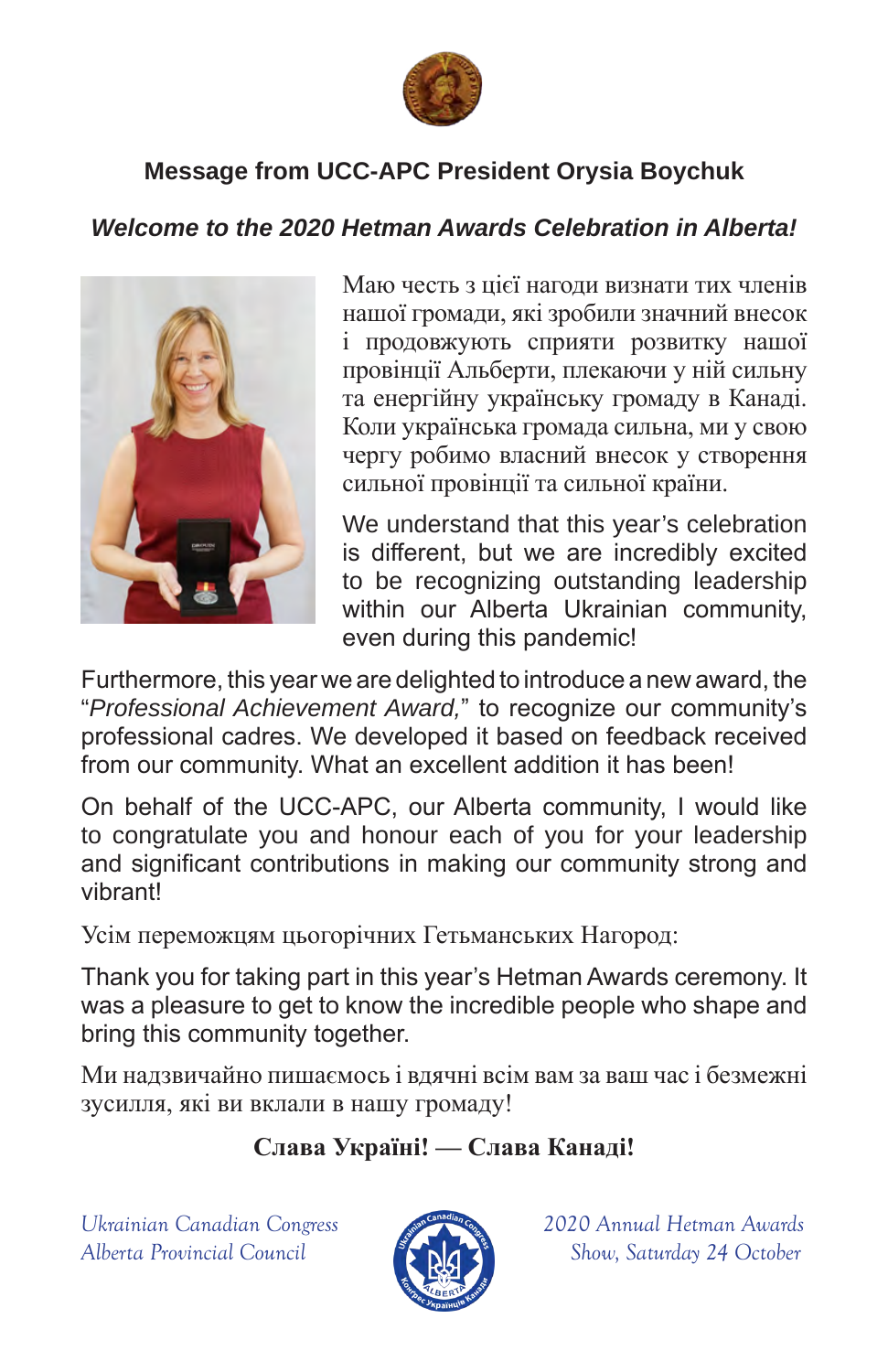



*Hetman Award recipients with Amb. Shevchenko and Consul-General Danyleiko.*

### **Special Presentation by Ambassador of Ukraine in Canada Andriy Shevchenko honouring Marco Levystky**

This year's program features a presentation of the Ivan Mazepa Cross to Marco Levytsky. The Cross is instituted to honour citizens of Ukraine, foreign citizens, or stateless persons for significant contributions to the revival of the national, cultural, artistic, spiritual, architectural, military,



and historical heritage of Ukraine, and for achievements in state, diplomatic, humanitarian, scientific, educational, and charitable activity.

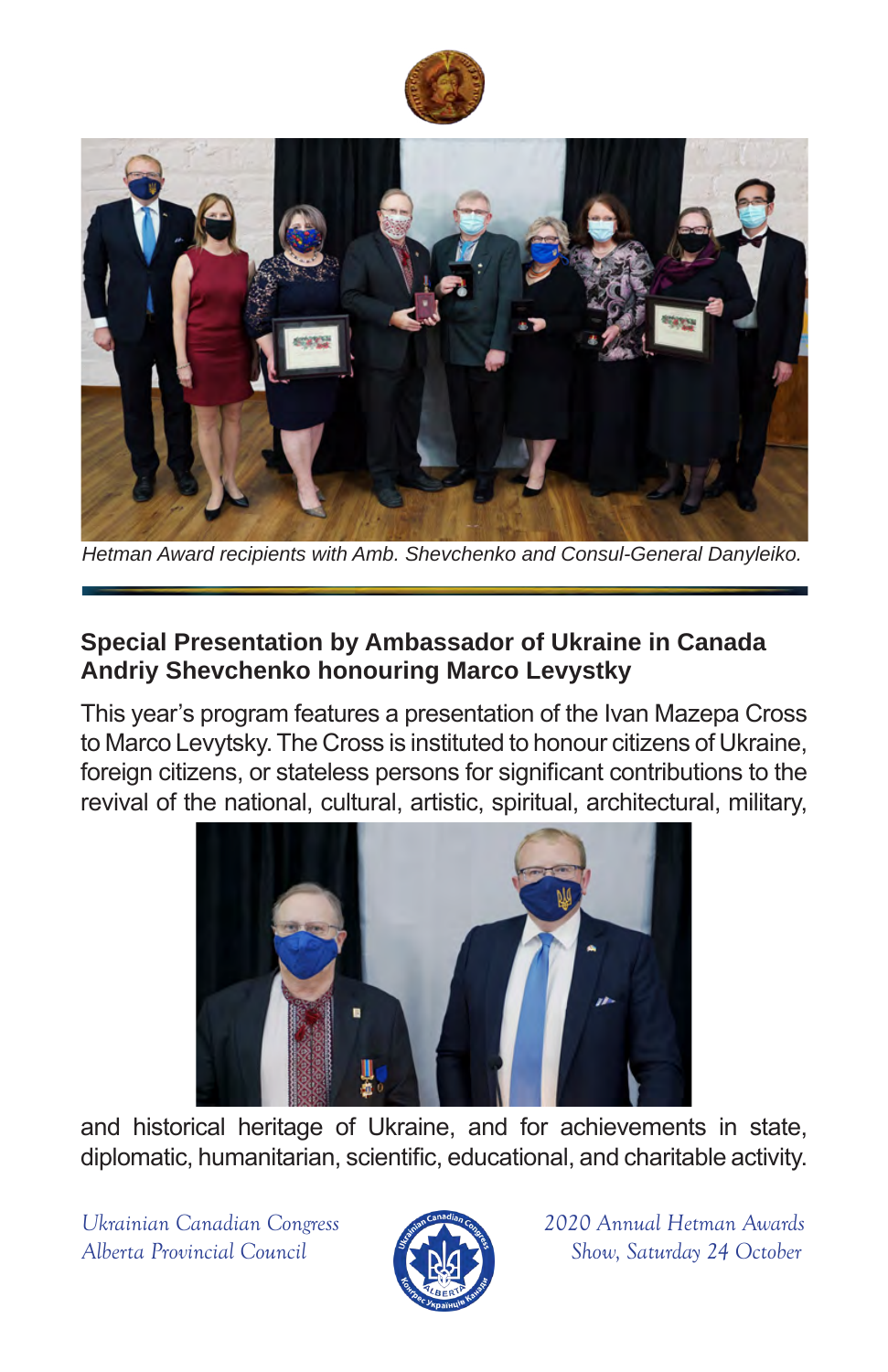

### **Hetman Award – Adult – Lidia Wasylyn**

Lidia Wasylyn has been involved in the community since a young age, beginning in the Los Angeles branch of the Ukrainian Youth Association (CYM). Growing up in a family dedicated to service to the Ukrainian community, Lidia began her Ukrainian political advocacy as a student at the University of Southern California. After moving to Edmonton in 1984, it didn't take long for her to jump into community life. Since 1986 she has been an active member of the Edmonton Branch of CYM and the League of Ukrainian Candian Women.



While Lidia has taken leadership roles in various organizations such as Alberta Parents for Ukrainian Education, St. Josaphat Cathedral Parish Council, and Ivan Franko School of Ukrainian Studies, she has also contributed to the Ukrainian Catholic Women's league and the Tsentralia of Ukrainian Catholics of the Edmonton Eparchy. Even with this breadth of involvement, CYM has always been her home base.

Lidia has been a frequent contributor to Ukrainian-Canadian news outlets, highlighting events and organizations, especially their volunteers. She strives to set an example of volunteerism and devotion to the community for the next generation and especially to her sons, whom she regards as her greatest accomplishment.

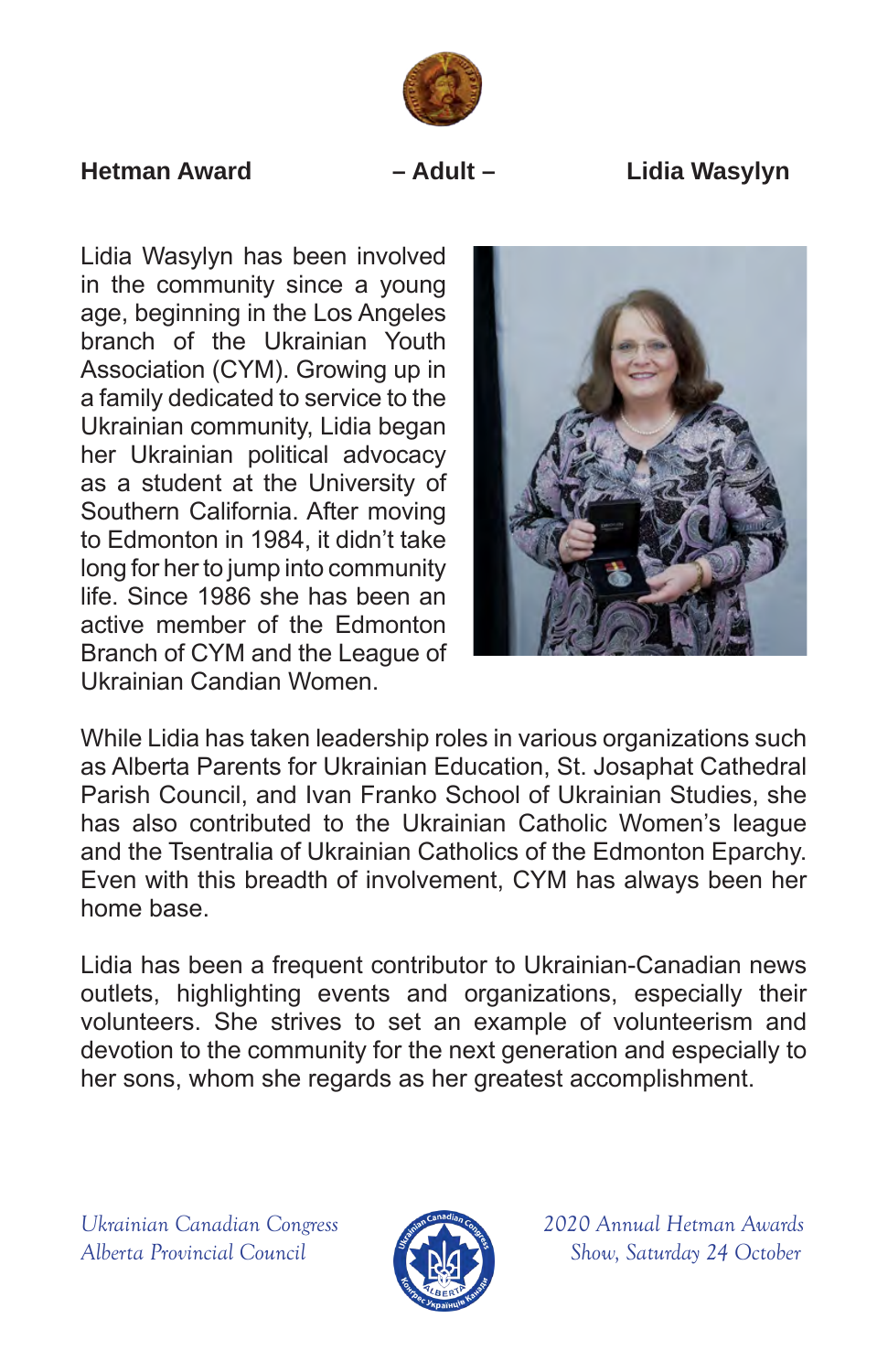

### **Hetman Award – Adult – Mark Kopinec**

Mark Kopinec has dedicated over forty years to volunteering for the Ukrainian community. His volunteering in the community began back in the 1980s when he was president of the Ukrainian Students Club at the University of Alberta. During his tenure Mark was engaged in elevating the presence of the Ukrainian Students Club on campus and organizing activities for the Ukrainian university students. Following his debut as president, Mark's leadership volunteer roles have



included being vice-president of the Ukrainian Catholic Brotherhood of Canada, Edmonton Eparchy, for the past four years; founder, treasurer, and logistics coordinator of the Friends of the Ukrainian Heritage Pavilion Society; and UCC Edmonton board member for many years in various capacities, including secretary, Audit Committee member, and treasurer.

Mark's most recent and significant impact has been as a volunteer with UCC Edmonton as treasurer, where he not only manages finances for the organization but has played an active role in putting on UCC Edmonton events. Through his accounting experience, he has successfully maintained the financial records, budgets, and public funding of the organization. He is constantly focused on how to continually improve and enhance the Ukrainian community.

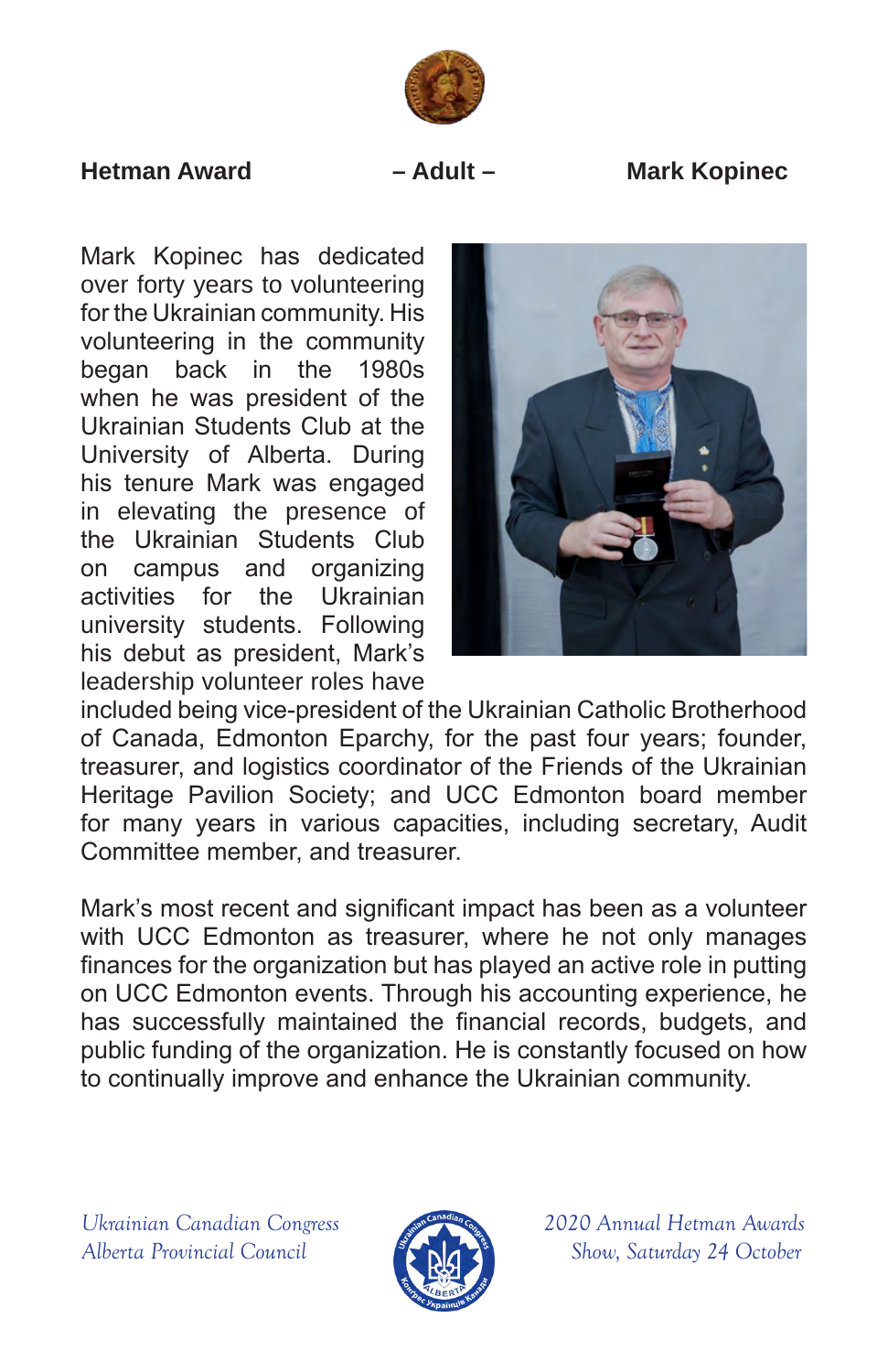

### **Hetman Award – Adult – Oksana Dawid**



Oksana Dawid emigrated from Ukraine in 1992 and has been an active member of the Ukrainian community in Canada for twentyfive years. She is an active member of the Assumption of the Blessed Virgin Mary Ukrainian Catholic Church parish in Calgary. She has been director/principal of the Ukrainain heritage school for five years, developing a strong, well-organized program that has

attracted many new students. She has also organized trips to Ukraine for graduating classes, and spent endless hours working to raise funds for many causes including Church needs, humanitarian help for Ukraine, and wounded soldier funds. She took an active role during the Orange Revolution in Ukraine to ensure that a special polling office was set up in Calgary for visiting Ukrainians to place their votes. She was involved in the organization of meetings and rallies in support of Ukraine during turbulent times.

Oksana is a born leader and enjoys engaging people in various activities in the Ukrainian community. She has been president of the Ukrainian Catholic Women's League for over seven years in Calgary as well as being an active member of CYM.

Wherever Oksana travels, she has a great ability to engage others and encourage them to participate in some aspect of the Ukrainian community. Her love and passion for her culture sparks the interest of others to become more involved. She is constantly introducing new people to Ukrainian community life in Calgary. She is a true ambassador of Ukrainian community life, and her energy and enthusiasm are forever appreciated by the community.

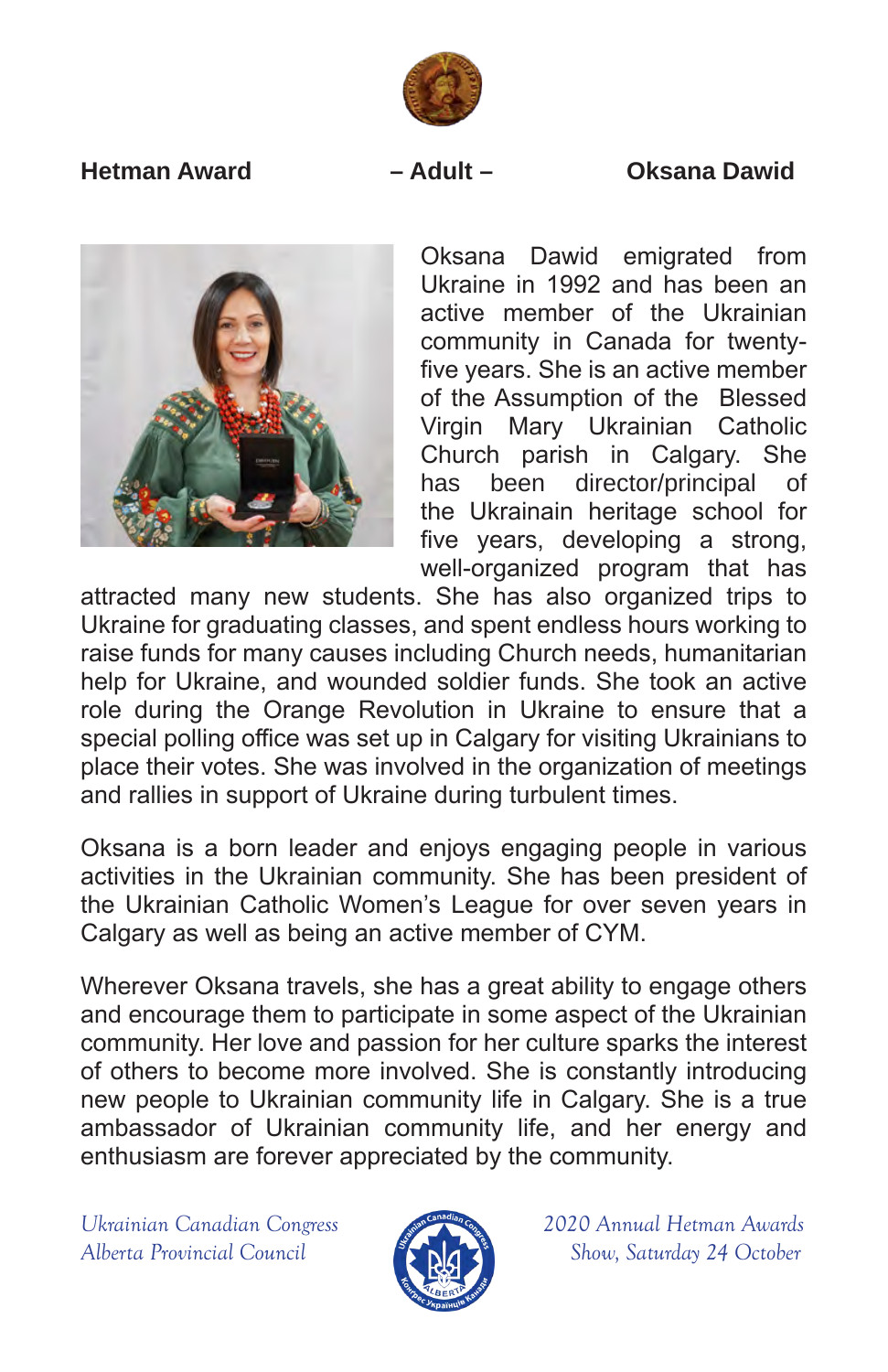

Hetman Award **– Adult – Borys Sydoruk** 

William Borys Sydoruk was born in Calgary into a Ukrainian immigrant family. Through his dedicated and selfless service spanning more than three decades, Borys displayed exceptional leadership qualities and inspired the entire community while encouraging youth participation. Borys was active in his youth with the Ukrainian Youth Association of Canada (CYM), Calgary Branch.

Borys is a founding member of the Ukrainian Canadian Civil Liberties Association and the Ukrainian



Canadian Civil Liberties Foundation. Along with other leaders, he played an instrumental role in securing recognition, restitution, and reconciliation for Canada's role in WWI internment operations and was involved in the placement of dozens of historical markers and statues in Alberta and across Canada aimed at recognition of the internment operations.

For over 30 years Mr. Sydoruk played a major role in local, provincial, national, and international campaigns aimed at raising awareness about the Holodomor in Ukraine. He has also contributed significantly to honouring and promoting the legacy of Ukrainian Canadian war heroes, including Cpl. Filip Konowal, a recipient of the Victoria Cross. Borys is an active member of St. Vladimir's Ukrainian Orthodox Congregation in Calgary. For his dedication and major contributions to the Ukrainian community, he was awarded the UCC National Shevchenko Medal in 2019 and a Lifetime Achievement Award by the Ukrainian Canadian Professional & Business Association of Calgary.

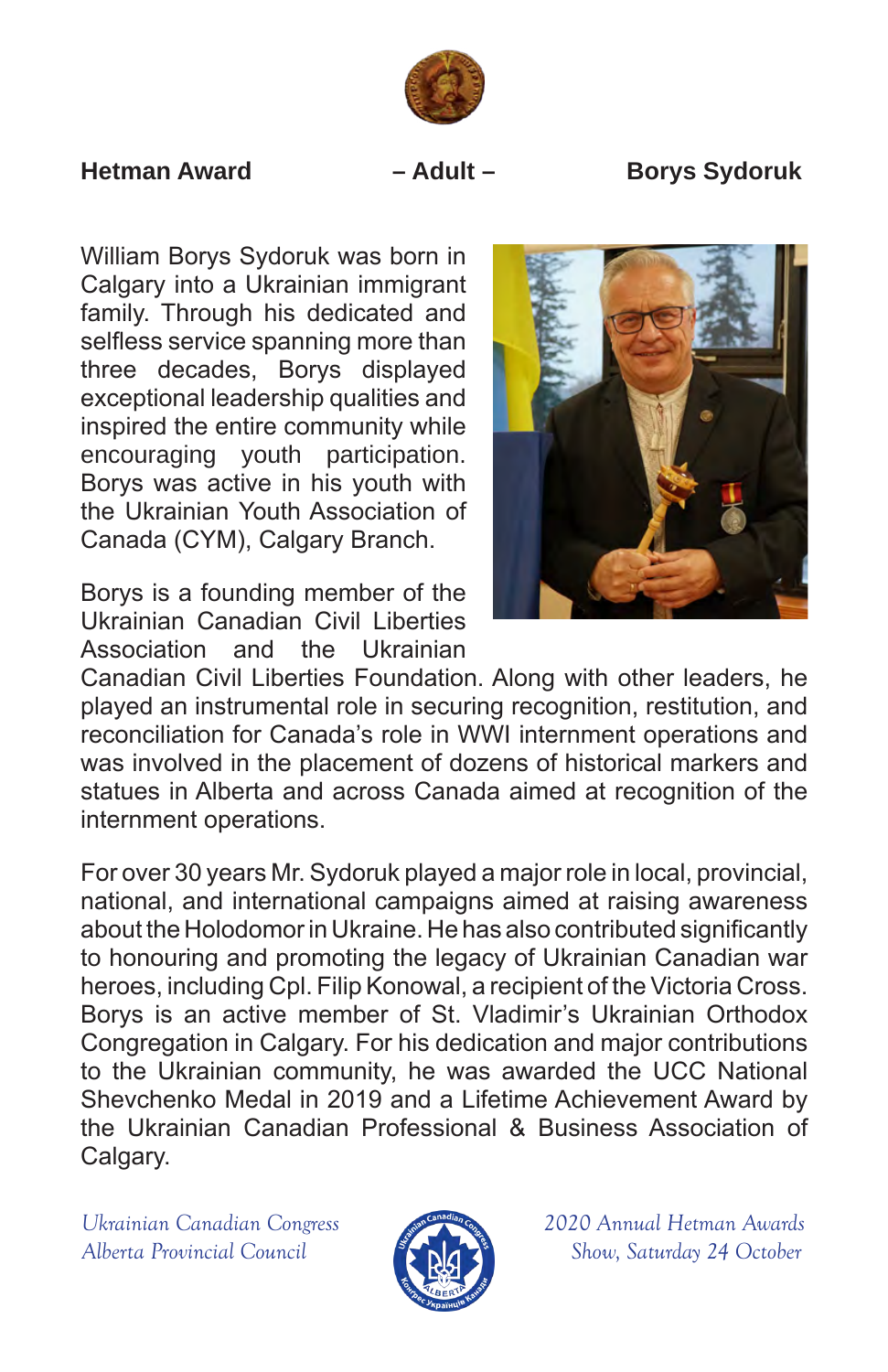

### **Hetman Award – Senior – Slava Yopyk**



Slava Yopyk has an ability to recognize a need and a commitment to getting things done, which has led her to a lifetime of volunteer activities. She currently devotes her time to various community organizations in the Edmonton region. Her volunteer and leadership accomplishments continue to make a significant difference to the lives of many. She embodies the spirit of volunteerism and a true leader. Slava was recently recognized by the World Federation of Ukrainian Women's Organizations and

honoured with the "Берегиня Украінського Роду" award in 2019.

Slava was and continues to be a very active member and volunteer, promoting culture and educational programs throughout the Ukrainian community in Edmonton. Slava was the president of the Ukrainian Women's Organization of Canada Edmonton Branch in 1990–91 and from 2013 to 2017. She saw a need and set forth to lead the organization into the 21st century and in doing so has enriched the organization and the broader community.

We often use the phrase "youth of today are our future, our leaders in the future," and Slava Yopyk's work as one of the founding members of the Studio Dzherelo Ukrainian Children's Theatre, has inspired the next generation; they will have the knowledge to go forward and continue with the work started before them, ensuring the continuation of Ukrainian traditions and language. Slava Yopyk is a true leader with a vision—a Woman for all Seasons.

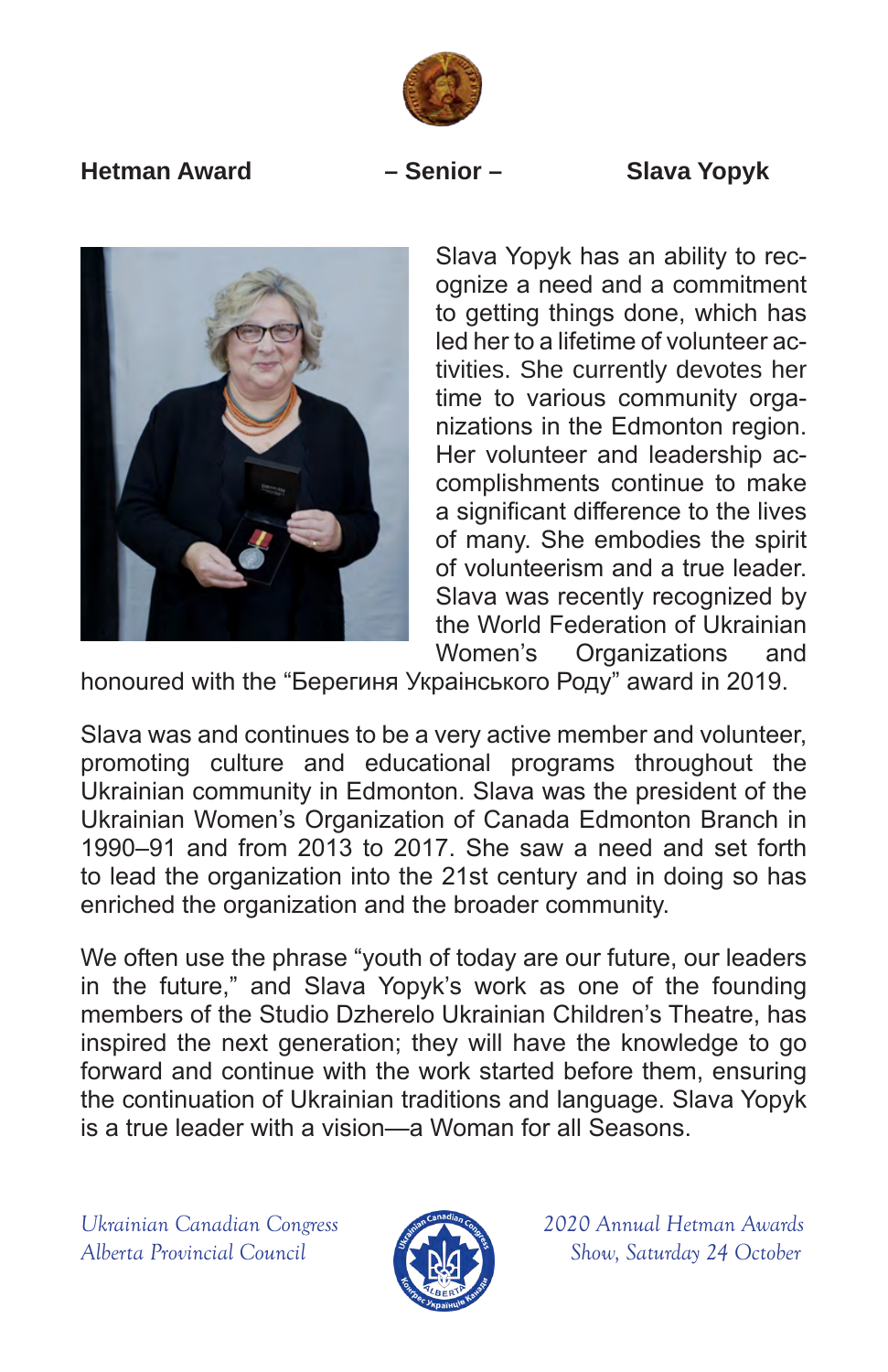

### **UCC-APC Professional Award Shane Gibson**

Shane Gibson is a five-year volunteer member on the Board of the Alberta Ukrainian Dance Association (AUDA), based in Calgary. His entry onto the Board in 2013 came at a critical time of evaluation of continuance for the organization. With over twenty years of experience as a performer, choreographer, and instructor in Ukrainian dance, Shane brought an in-depth strategic leadership view to decision making at AUDA. His informed perspective of the needs of rural Ukrainian dance



groups in Northern Alberta influenced a re-invention of the mission of AUDA. His respected views as a change agent were instrumental in moving AUDA from a self-producing resources and workshop organization into a responsive funding organization.

His own organization, the Ukrainian Dance Instructor Conference (the only one in Canada), took on AUDA's previous workshop camp responsibilities for training Ukrainian dancers and dance instructors in advanced dance lexicon, Ukrainian ethnography, and choreography. He also took the lead in developing AUDA's Dance Instructor Development Training Initiative and Instructor Mentorship Initiatives.

Shane is Alberta's longest serving rural community Ukrainian dance instructor, for twenty-one years continuously, and AUDA is blessed to have this outstanding adult leader as a Calgary-based Ukrainian dance community representative on their board. As the new artistic director of the Tryzub Ukrainian Dance Society, Shane joins the top ranks of Ukrainian dance experts in Alberta.

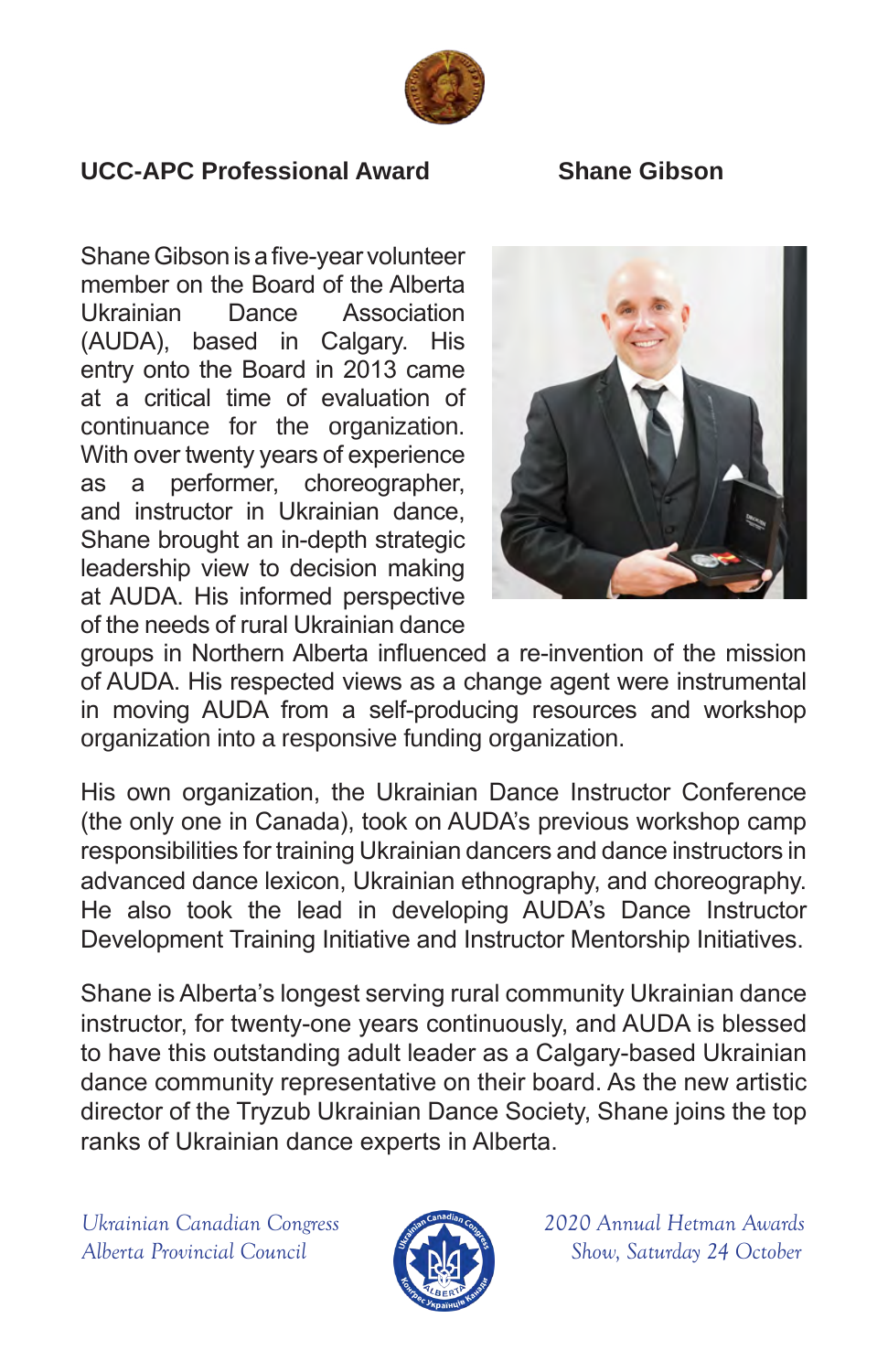

### **UCC-APC Professional Award Prof. Olenka Bilash**



Throughout her career Prof. Olenka Bilash has displayed unparalleled levels of enthusiasm, perseverance, and professionalism in the advancement of Ukrainian language education in Alberta. From her early days establishing the first Ukrainian Bilingual program to her appointment as a professor at the University of Alberta's Faculty of Education and now as the director of the Ukrainian Language Education Centre at

the Canadian Institute of Ukrainian Studies, Dr. Bilash has truly embodied the commitment to professionalizing second language education, in particular the teaching and learning of Ukrainian.

Dr. Bilash's drive to improve second language learning has taken her across the globe and throughout Canada's own ethnic, heritage, and Indigenous communities. As a specialist in teaching resource development, language curricula, and consulting, she partnered to lead the Research Initiative on Democratic Reform in Ukraine (RIDRU) following Ukraine's tumultuous Revolution of Dignity.

Amid all her activity, Olenka dedicates special attention to Ukrainian language education, bringing cutting-edge research and publications, innovation, and experience forward to strengthen the bilingual and heritage language programs in our province, country, and across the world. An award-winning educator, internationally recognized researcher, an attentive mentor to our educators, and a true leader in the language learning community, Prof. Olenka Bilash is a professional who makes the Ukrainian community stronger.

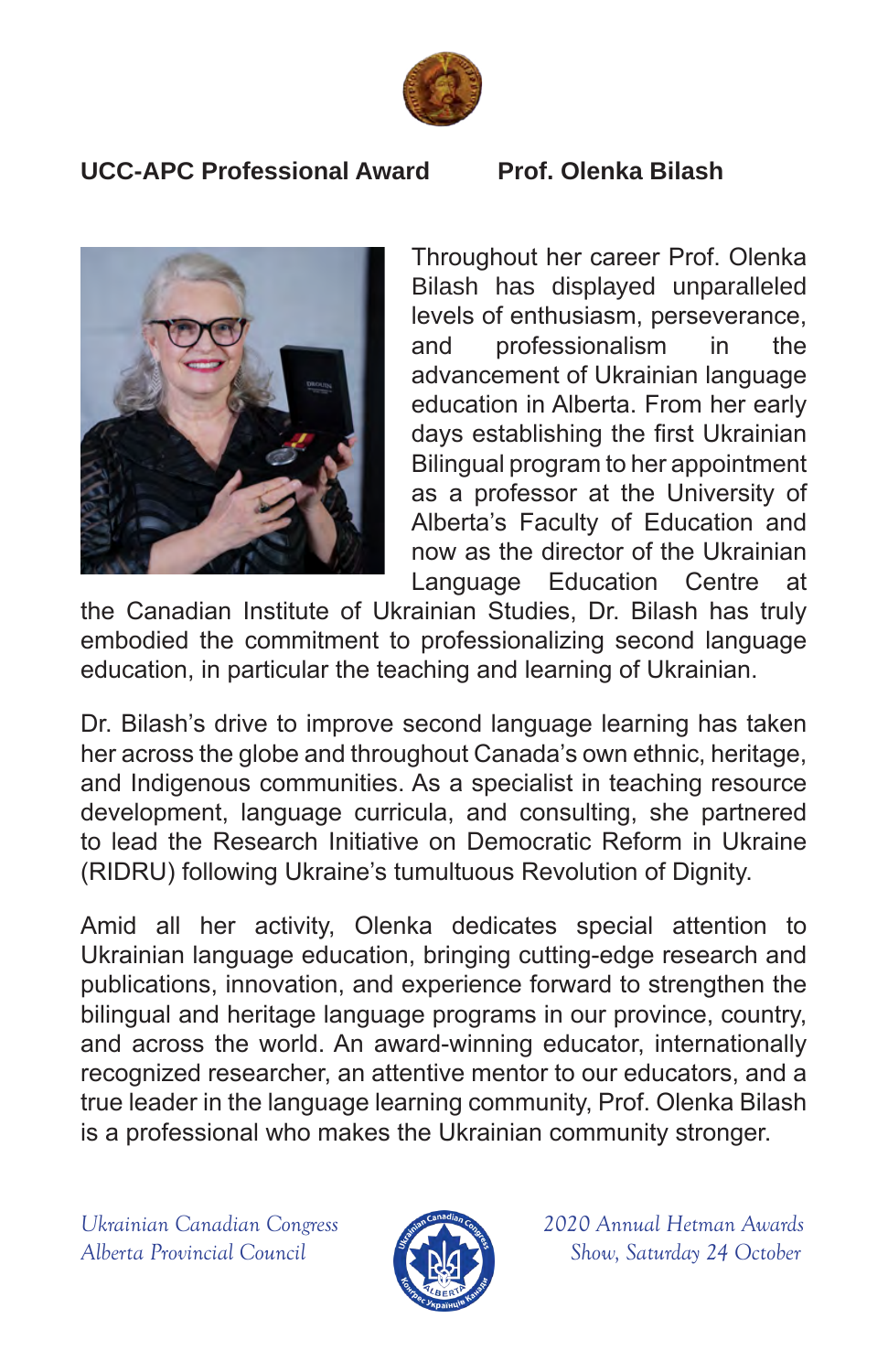

### **Exemplary Volunteer Award Cheryl Semeniuk**



Cheryl Semeniuk is currently a Registered Social Worker, working at the Bissell Centre as a Family Support Worker, and has done so for the last 9.5 years. She volunteered at the Bissell Centre in 2010 in the Early Childhood Development Program and was hired that same year to work at the centre. Cheryl also volunteered prior to 2010 in the Neighbourhood Block Parent Association.

Cheryl has been a dedicated member of the Holy Eucharist Ukrainian Catholic Parish and the

Holy Eucharist branch of the Ukrainian Catholic Women's League of Canada (UCWLC) for twenty-six years. As a member of the UCWLC, in the early years Cheryl was involved in its various committees, such as the Spiritual, Social Development/Charitable, and Cultural Committees. Cheryl also took on treasurer and vice-president positions. Today, Cheryl is serving her tenth term as president.

Cheryl is very passionate about her Catholic faith, culture, and Ukrainian heritage. This is very evident in all that she has done and continues to do in her church at the eparchial and parish levels. She decorates the church for special feast days and seasons, is a member of the church choir, looks after the flowerbeds, and steps in to get the job done when no one else will. Cheryl is committed and believes that what she does is for the greater good. She works well as a team member, is respectful of others, pays attention to ideas from others, shares credit, praises others for jobs well done, and always has a positive outlook on things—an exemplary volunteer!

*Alberta Provincial Council Show, Saturday 24 October* 



*Ukrainian Canadian Congress 2020 Annual Hetman Awards*